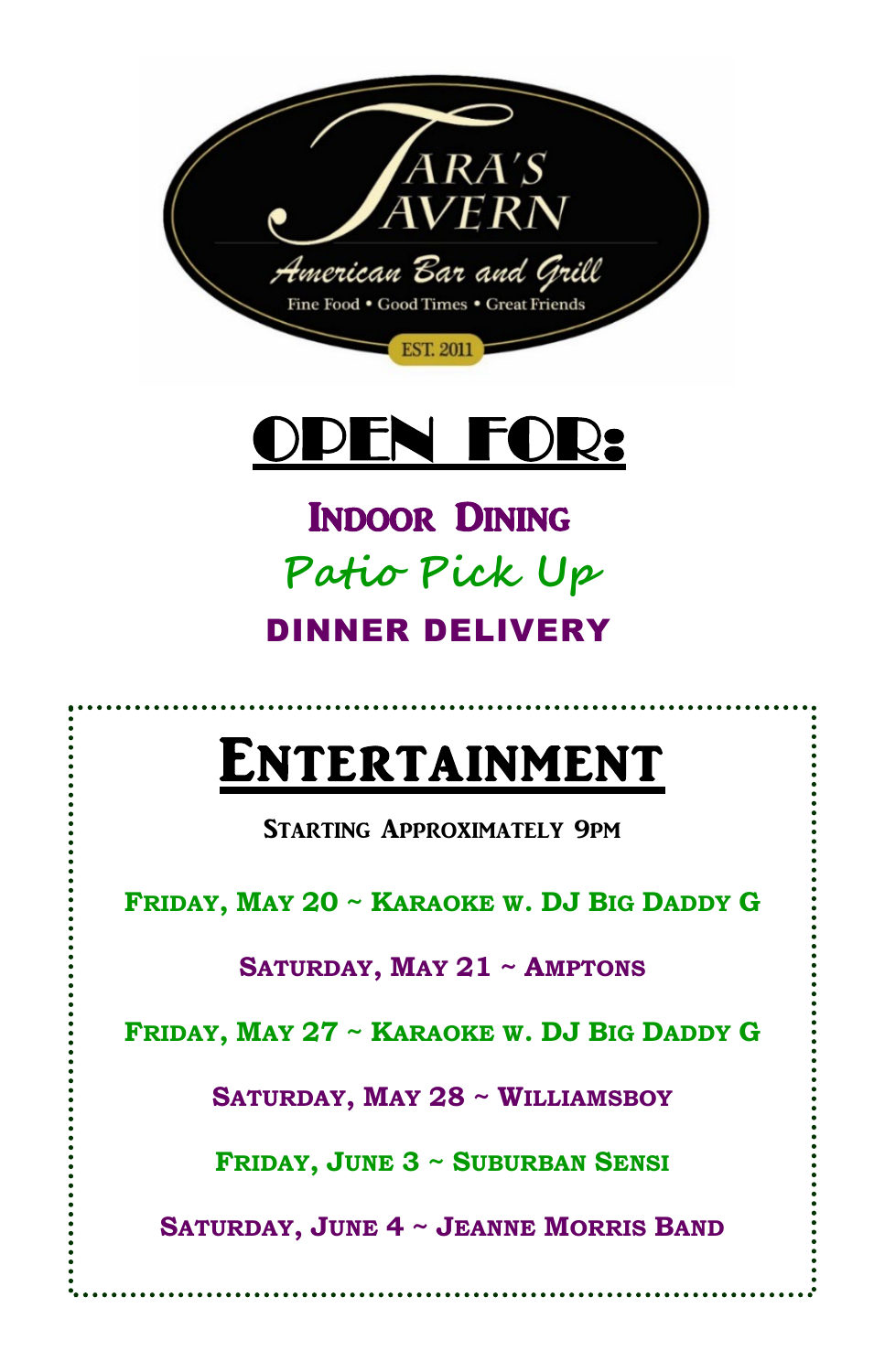

## THIS MENU IS FOR: Wednesday 5/18 – Sunday 5/22

## CURRENT HOURS OF OPERATION:

#### WEDNESDAY (DINNER ONLY)

BAR: 3PM TO ? • KITCHEN 4PM TO 10PM • DELIVERY: 4PM TO 9PM

#### THURSDAY (LUNCH & DINNER)

BAR: 12PM TO ? • KITCHEN 12PM TO 10PM • DELIVERY: 4PM TO 9PM

#### **FRIDAY & SATURDAY (LUNCH & DINNER)**

BAR: 12PM TO ? • KITCHEN: 12PM TO 11PM (LATE NIGHT MENU UNTIL MIDNIGHT) DELIVERY: 4PM TO 9PM

#### SUNDAY (LUNCH & DINNER)

BAR: 12PM TO ? • KITCHEN: 12PM TO 9PM • DELIVERY: 4PM TO 9PM

### CLOSED ON MONDAY & TUESDAY

609.286.2300 www.tarastavern.com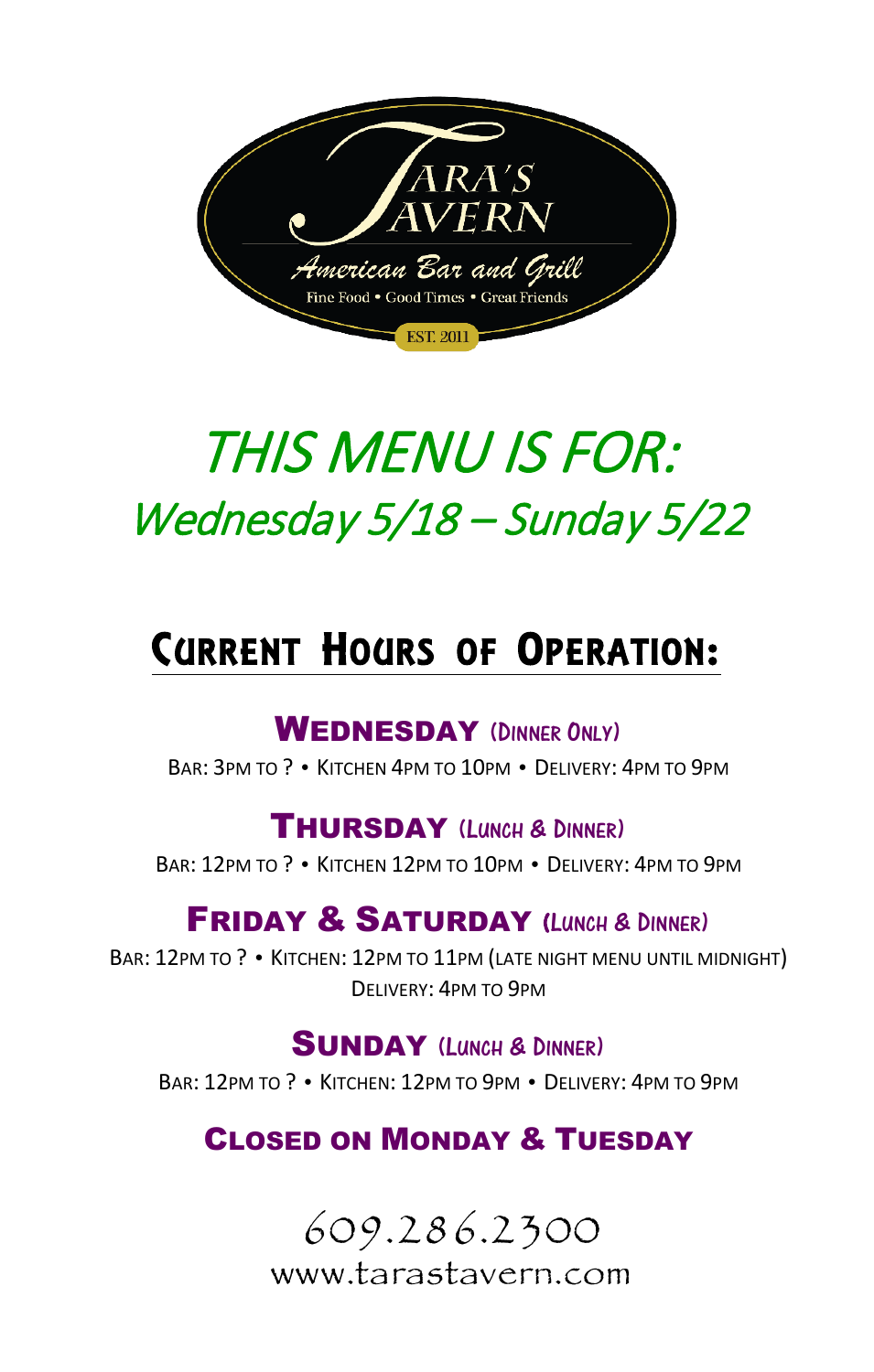## **THIS MENU IS FOR: WED. 5/18 – SUN. 5/22**



**SOS Fries –** crispy steak fries topped with Chef Jon's homemade cream chip beef – 8.99

**Ragin' Cuban Quesadilla –** homemade pulled pork, diced ham, diced red onions, pickles, jalapenos & shredded Jack & cheddar in a flour tortilla with a side of Chef Jon's homemade chicken gravy for dipping – 12.99

**Wes's Korean BBQ Tacos –** fresh sauteed pork belly in a Korean BBQ sauce with pickled onions & peppers, fresh cilantro & a green chili taco sauce served in three flour tortillas with a side of sour cream & fries – 16.99

**Pesto Burger** – half pound USDA certified ground beef grilled to your liking topped with garlic herb cream cheese, fresh bruschetta, bacon & garlic pesto aioli served on a toasted brioche bun with fries – 15.99

**Blackened Country Chicken** – blackened sauteed chicken breasts served over mashed potatoes & topped with Chef Jon's homemade sausage gravy (also served with a cup of soup or side house salad) – 19.99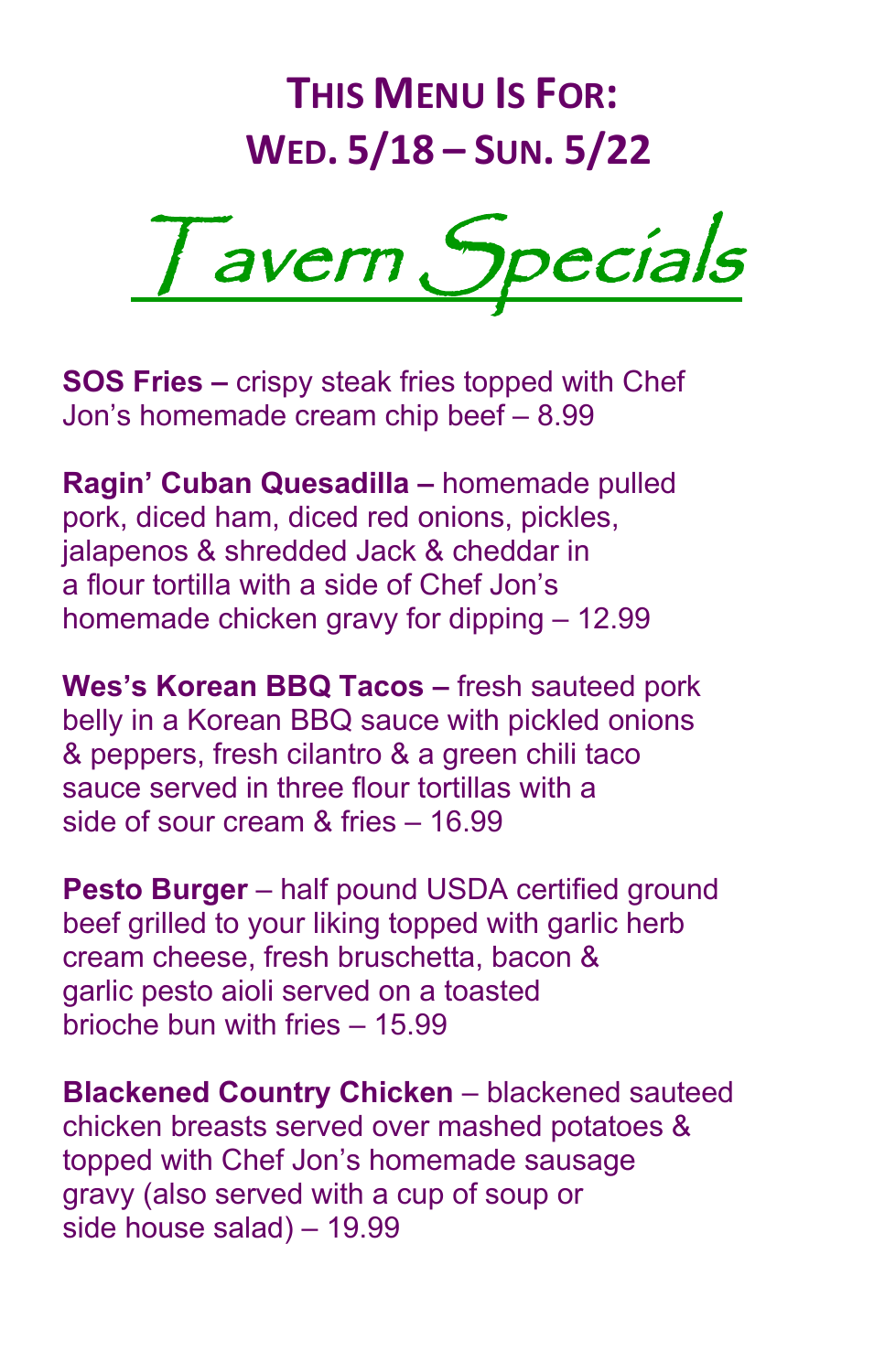## *APPETIZERS*

**Chicken Fingers** – served with dipping sauce – 7.99

**Fried Pickle Chips** – house breaded, served with spicy mayonnaise – 10.99

**Mozzarella Sticks** – house cut, breaded & fried to perfection, served with marinara sauce – 9.99

#### **WINGS WINGS WINGS**

unbreaded bone-in – 13.99 breaded boneless – 12.49 *sauces*: buffalo • mild • bbq • goldrush garlic parmesan • cajun dry rub *side sauces*: honey mustard • ranch blue cheese • cilantro ranch

**Potato Skins** – fried potato skins stuffed with bacon, broccoli & blended cheeses, served with sour cream – 9.99

**Fried Tomatoes** – thick sliced tomatoes bread with panko & herbs, fried to perfection, topped with garlic herb cream cheese & balsamic reduction – 10.99

**Vegetable Platter** – marinated & grilled asparagus, portobello mushrooms, red onions, red peppers, green peppers & zucchini, topped with feta cheese & served with garlic bread – 13.99 *Make it a Meal! Choose a protein to add from the Salad Addition Section!*

**Nachos –** crispy tortilla chips topped with shredded cheese, lettuce, jalapenos, black olives & chunky salsa served with sour cream – 11.49 • Add Spicy Beef Chili – 4.99 • Add Mild White Chicken Chili – 4.99 • Ask for Guacamole!

**Baked Maryland Crab Dip** - served with French bread & celery sticks – 13.49

**Fried Shrimp** – panko breaded & fried to perfection, served with cocktail sauce – 11.49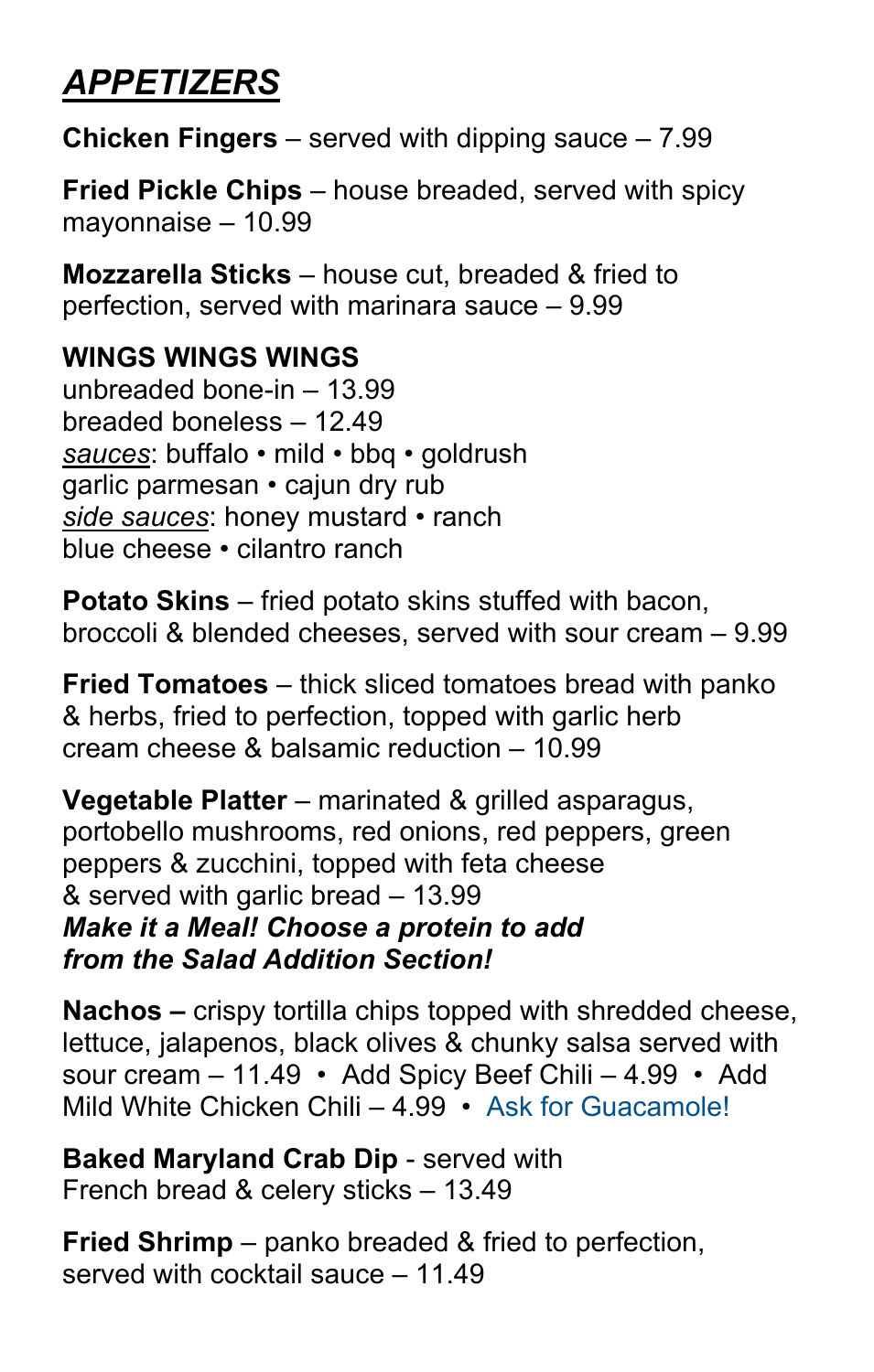**Buffalo Fried Shrimp** – panko breaded & fried to perfection, tossed in buffalo sauce served with blue cheese & celery – 11.99

**Spicy Garlic Fried Shrimp** – panko breaded & fried to perfection, tossed in our classic spicy garlic sauce served with cilantro ranch dressing – 11.99

**Pretzel Bites** – soft pretzel bites, baked, salted & served with homemade beer cheese – 9.99

**Cajun Angels** – bacon wrapped shrimp grilled with cajun spices & BBQ sauce – 12.99

### *SOUPS & SALADS*

**Crock of our Famous French Onion Soup** – 6.49

**New England Clam Chowder**  8oz Cup – 5.29 • 12oz Bowl – 6.49

**Soup of the Day ~ ASK US!**  8oz Cup – 5.29 • 12oz Bowl – 6.49

**Spicy Beef Chili** – topped with shredded cheese & green onions, served with sliced French bread & butter 8oz Cup – 6.49 • 12oz. Bowl – 7.49

**Mild White Chicken Chili** – topped with a scoop of chunky salsa, served with tortilla chips 8oz Cup – 6.49 • 12oz. Crock – 7.49

**Classic Caesar Salad** – romaine tossed with Caesar dressing, homemade croutons & parmesan cheese – 10.49

**House Salad** – romaine topped with red onions, cucumbers, cherry tomatoes & homemade croutons – 10.49

**Taco Chicken Salad** – romaine topped with fresh chunky salsa, black olives, shredded jack & cheddar cheese & taco seasoned grilled chicken, served with a side of tequila lime ranch dressing and tortilla chips – 15.99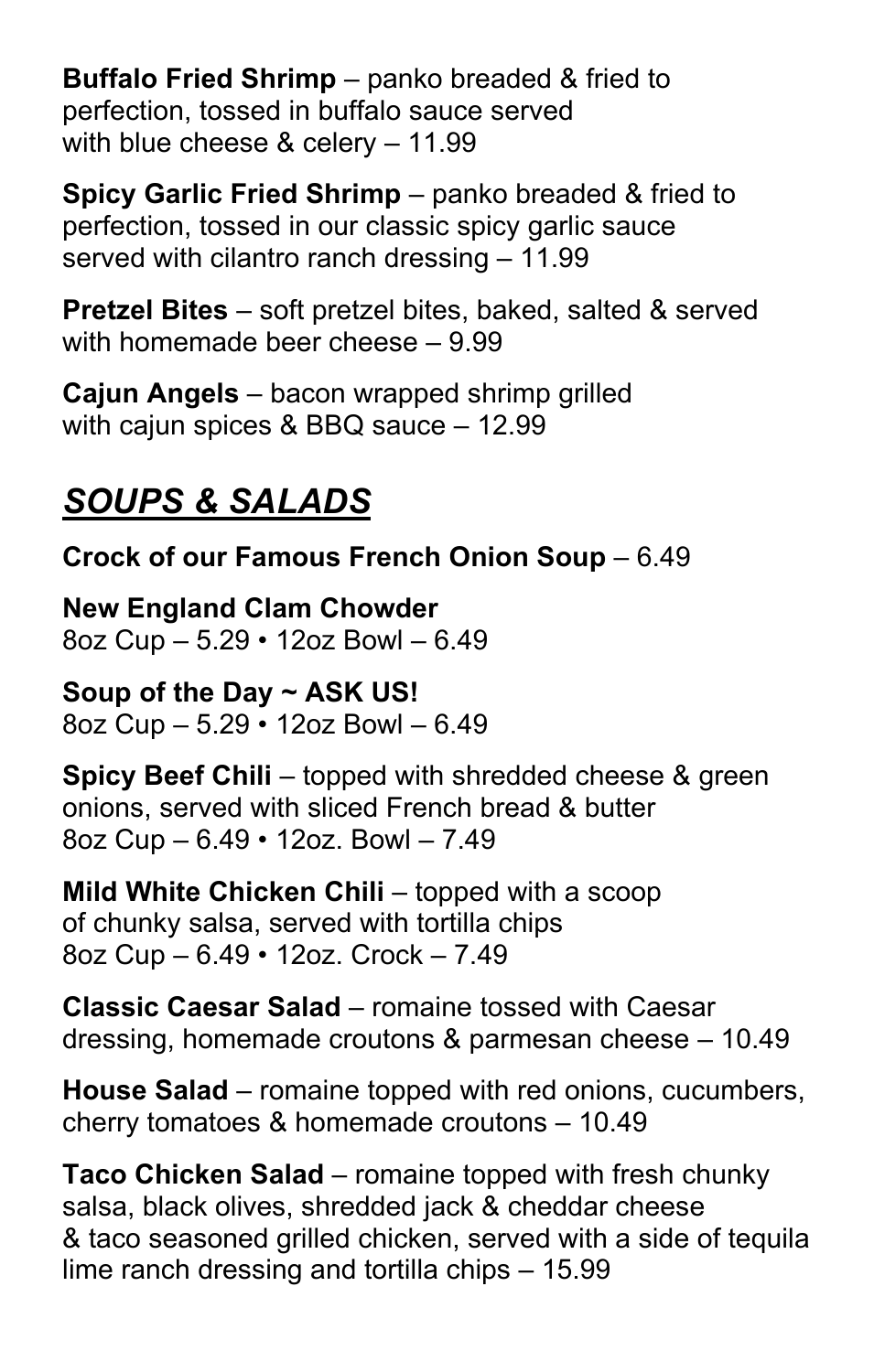#### **Salad Additions**

add plain or cajun grilled chicken – 5.49 add 3 chicken fingers – 5.49 add  $\frac{1}{2}$  pound NY sirloin – 11.99 add plain or cajun grilled shrimp – 8.49

**Salad Dressings:** balsamic vinaigrette • ranch blue cheese • cilantro ranch • honey mustard creamy Italian • tequila lime ranch • Caesar • French

## *BASKETS*

**Chicken Finger Basket** – served with fries & dipping sauce – 12.49

**Fried Shrimp Basket** – panko breaded & fried to perfection, served with fries & sides of cocktail & tartar sauces – 13.49

**Fish & Chips** – Yuengling lager beer battered tilapia served with old bay seasoned steak fries & sides of cocktail & tartar sauces – 14.49

#### *SANDWICHES & WRAPS* SERVED WITH A SIDE OF FRIES

**Red, White & Blue Steak Wrap** – cajun rubbed NY sirloin grilled to your liking & sliced thin with crumbled blue cheese, crispy bacon, pickled red onions, lettuce & ranch dressing in a flour tortilla – 15.49

**The ReVamp** – sautéed buffalo chicken strips, sautéed onions, crumbled blue cheese, cheddar & cilantro ranch on garlic mayonnaise toasted French bread – 14.49

**Chicken Fajita Wrap** – sauteed taco chicken strips, sauteed peppers & onions, lettuce, salsa, shredded Jack & cheddar & tequila lime ranch in a flour tortilla with a side of guacamole – 14.49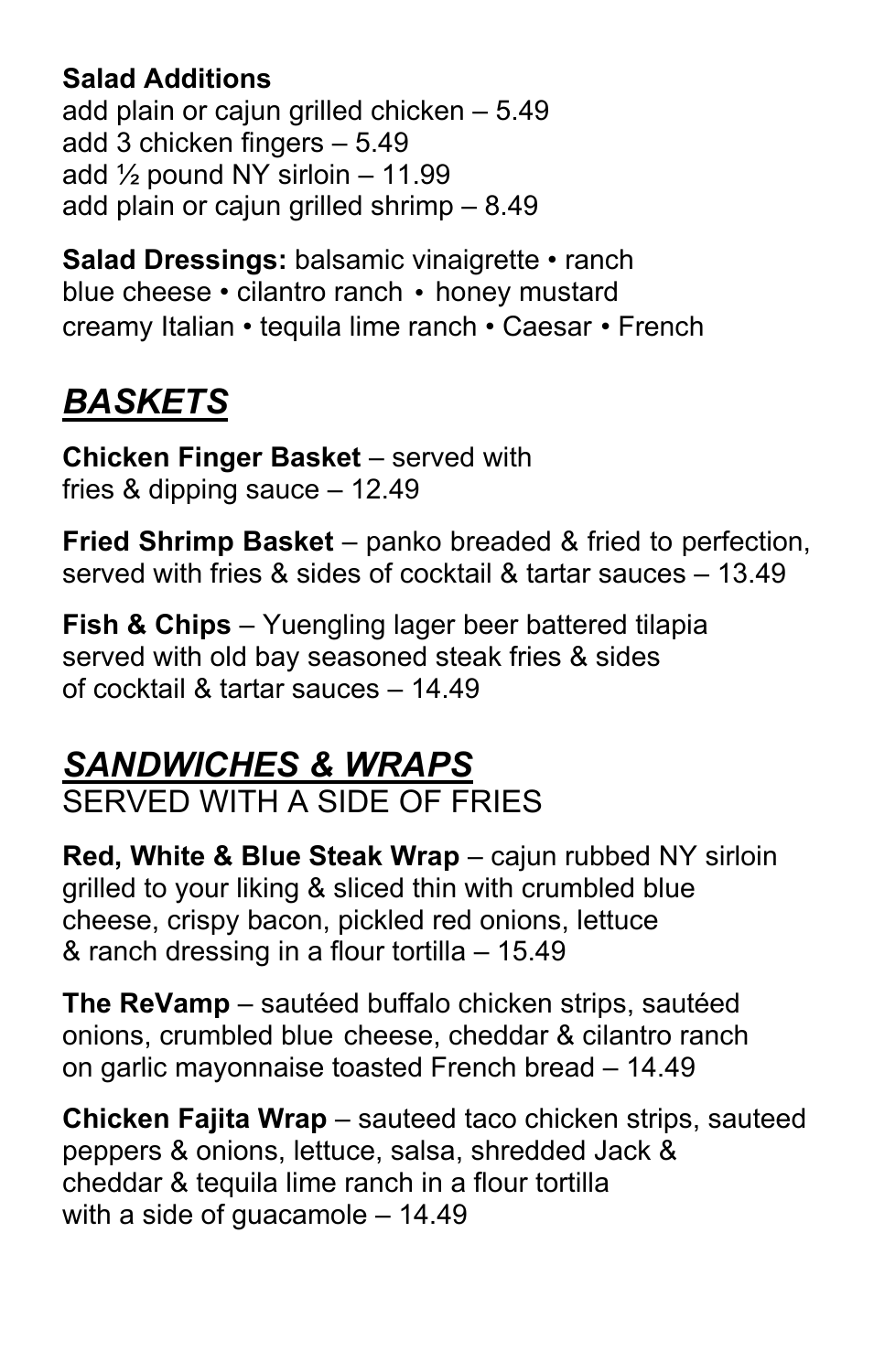**Shrimp Wrap** – seasoned sautéed shrimp, crumbled feta, bacon, lettuce, tomato & cilantro ranch in a flour tortilla – 14.49

**Liberty Pulled Pork** – house made BBQ pulled pork with crispy bacon, Chef Jon's steak sauce, melted cheddar cheese & flour fried onions on garlic mayonnaise toasted French Bread – 14.49

**Crab Cake Sandwich** – homemade lump crab cake, breaded & fried to perfection, topped with pickled red onions, tomato & spicy mayonnaise, served on a round roll – 14.99

**American Dip** – house roast beef topped with sauteed peppers & onions, all American sauce & American cheese on a round roll with a side of our famous onion soup for dipping – 14.99

**Crispy Chicken Wrap** – breaded boneless wings, asiago cheese, lettuce, bacon, crispy fried onions & ranch dressing wrapped in a flour tortilla – 13.49

**Asiago Cutlet** – hand breaded chicken cutlet topped with sauteed spinach, crispy bacon, asiago cheese, flour fried onions & cilantro ranch on French bread – 13.99

**The Loafer** – our amazing meatloaf, crispy bacon, homemade steak sauce, Monterey jack cheese, & crispy fried onions served on garlic mayonnaise toasted French bread – 13.99

**Tara's Favorite** – cajun grilled chicken, bbq sauce, Monterey Jack cheese, crispy fried onions, lettuce & tomato served on French bread – 13.49

**Tavern Chicken Salad Melt** – homemade Montreal chicken salad topped with sliced tomato, melted jack cheese & flour fried onions on a garlic mayonnaise toasted round roll – 13.99

**Pork Roll** – grilled pork roll & American cheese served on a round roll – 9.99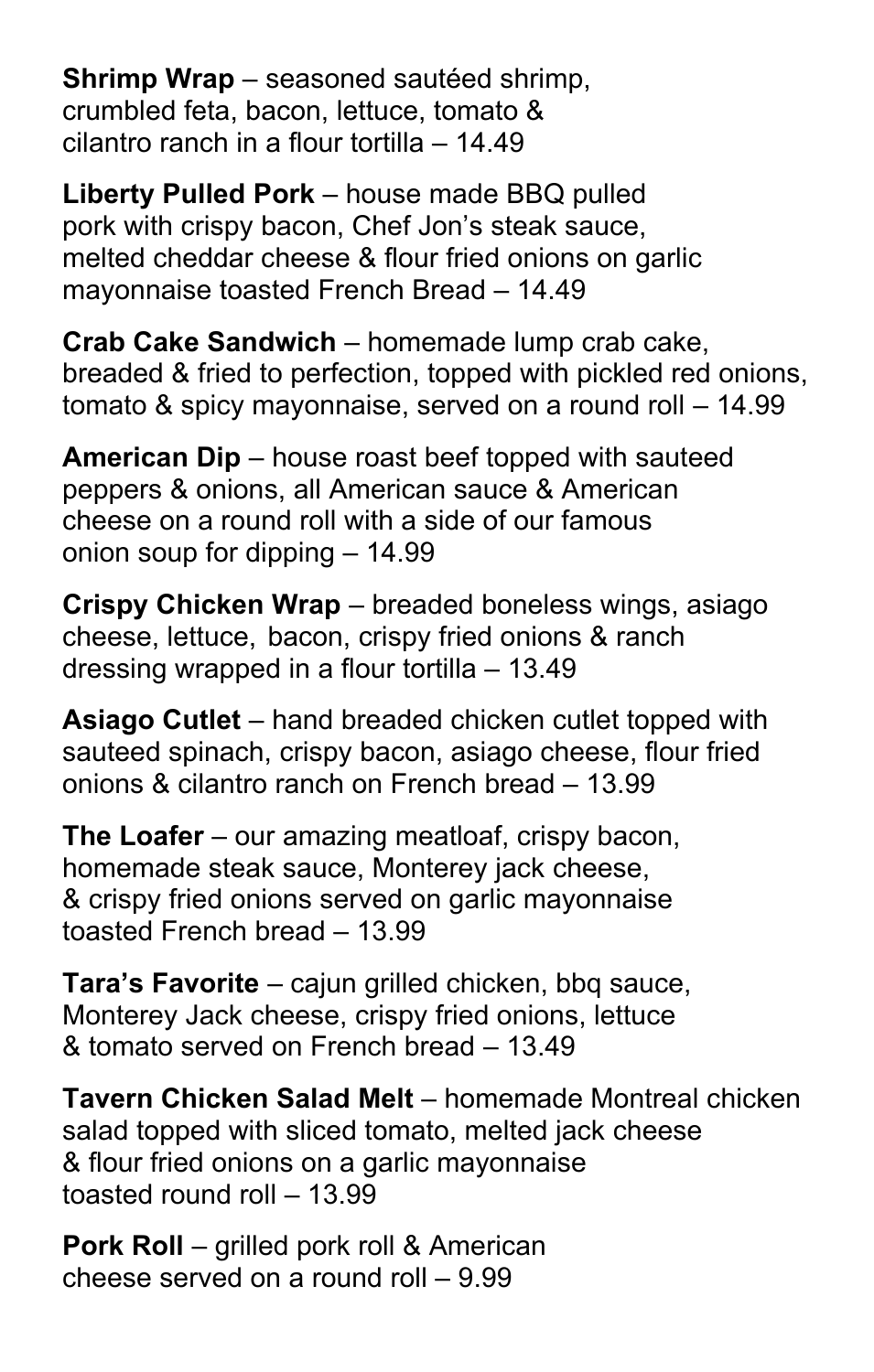**The Crunchy Goomba (Vegetarian)** – our famous fried tomato topped with garlic herb cream cheese, balsamic reduction, crispy fried onions & a marinated grilled portobello mushroom, served on a round roll – 13.99

**Real Deal Cheesesteak** – ½ pound NY sirloin grilled to your liking and sliced thin topped with sautéed mushrooms, peppers & onions & melted American cheese, served on French bread - 15.49

### *BURGERS*

HALF POUND USDA CERTIFIED, SERVED ON A ROUND ROLL WITH A SIDE OF FRIES

TURKEY BURGERS, VEGGIE BURGERS & PLANT-BASED CHICKEN PATTIES AVAILABLE FOR SUBSTITUTION

**The Classic Burger** – lettuce, tomato & onion – 11.49 add cheese  $-1.49 \cdot add$  bacon  $-1.99$ 

**The Bacon Blue** – bacon & crumbled blue cheese – 13.99

**The Mushroom Swiss** – sautéed mushrooms & Swiss cheese – 12.99

**The Pickle** – hand breaded fried pickle chips, garlic herb cream cheese & spicy mayonnaise – 13.99

**The Jersey** – grilled pork roll, American cheese & tomato – 13.99

**The Butter Burger** – stuffed with our homemade mason butter, topped with homemade steak sauce, crispy bacon, Monterey jack cheese & beer battered onion rings – 14.99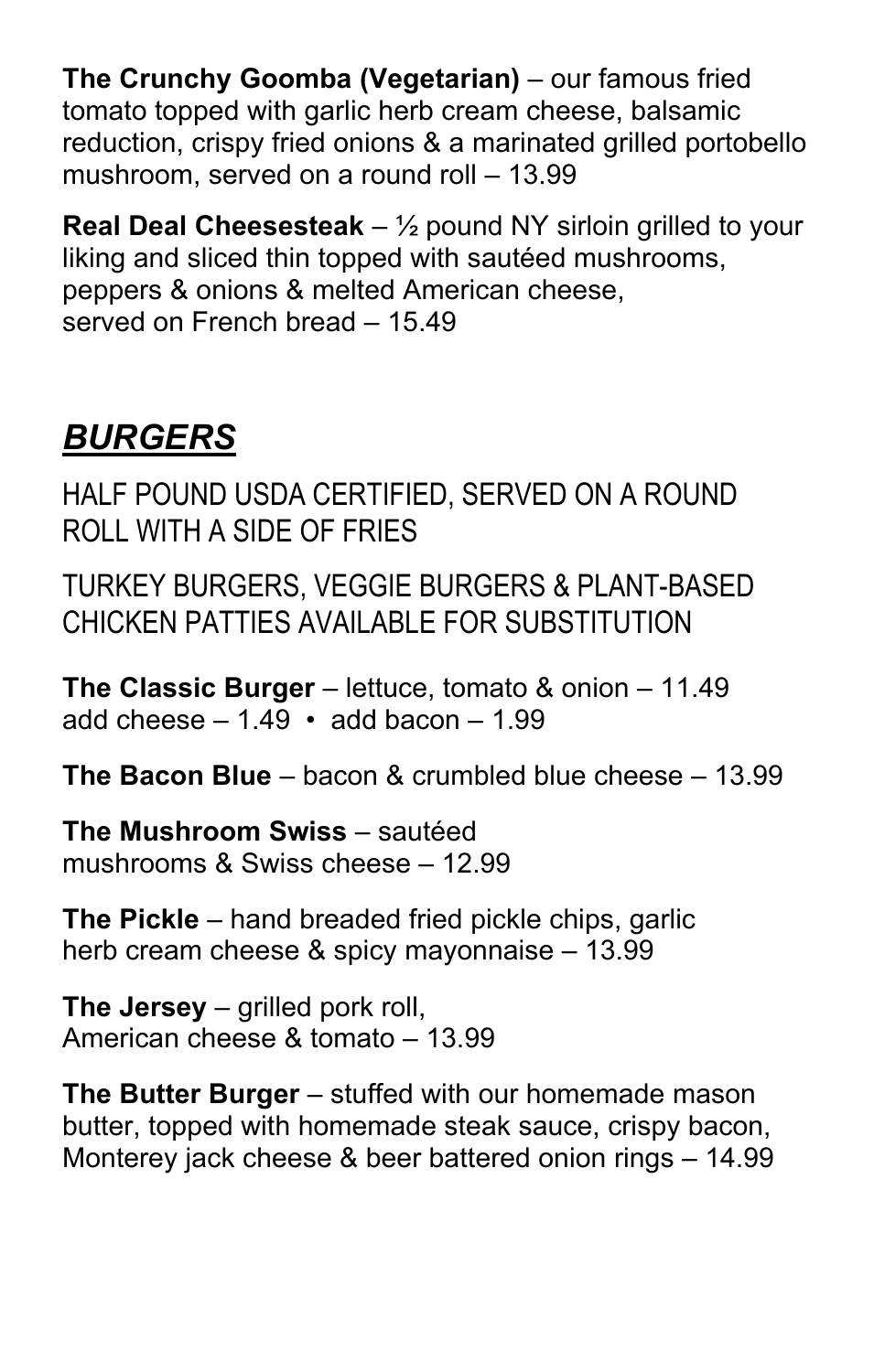### *ENTREES*

SERVED WITH A HOUSE SALAD OR A CUP OF SOUP

**Meatloaf** – better than grandma's homemade meatloaf, topped with brown gravy, choose side below – 19.49

**PEI Mussels** – sautéed with your choice of scampi, marinara or Fra Diablo, served over a bed of linguini with garlic bread – 21.49

**Mason Sirloin** – 16oz NY sirloin grilled to your liking topped with homemade amaretto mason butter, choose side below – 24.99

**Freedom Chops** – smoky marinated twin cut pork chops served over a bed of sauteed spinach & mushrooms topped with Chef Jon's peppercorn brandy sauce, choose side below – 19.99

**Crab Cake Entrée** – homemade lump crab cakes, breaded & fried to perfection, topped with pickled red onions & spicy mayonnaise, choose side below – 22.99

**Broccoli Alfredo** – chopped broccoli in our homemade creamy Alfredo sauce with your choice of penne or linguini, served with garlic bread – 15.49 *Add grilled or cajun grilled chicken – 5.49 Add sauteed or cajun sauteed shrimp – 8.49*

**Whiskey Chicken –** sautéed chicken breasts in homemade Irish whiskey cream sauce, choose side below – 19.99

**Black Jack Tilapia Pasta** – blackened tilapia served over a bed of penne tossed in our homemade scampi butter with sauteed spinach, chopped asparagus & tomatoes – 21.49

**Stuffed Flounder** – fresh flounder stuffed with Chef Jon's crab meat stuffing, topped with homemade seafood butter, choose side below – 22.49